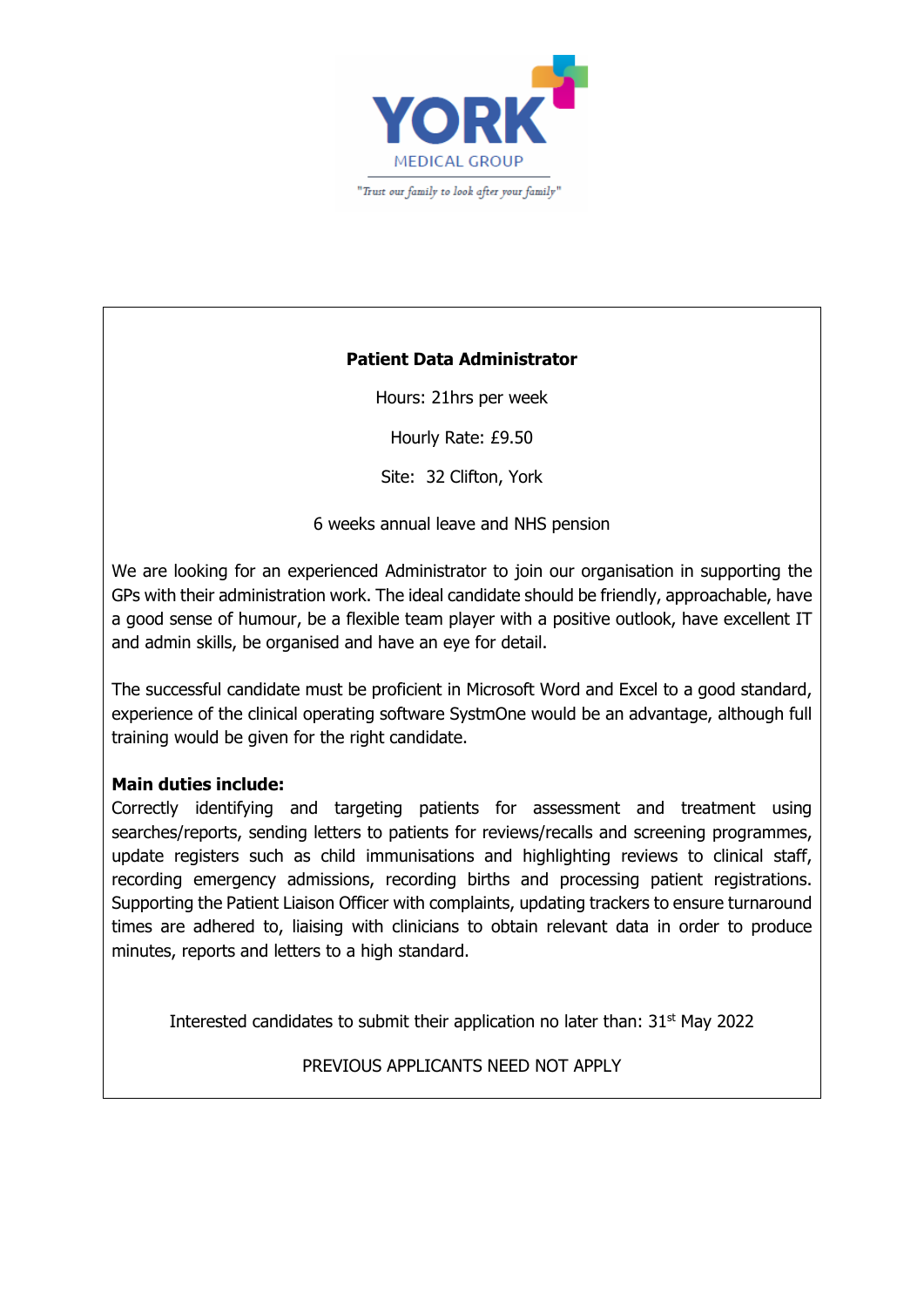## **Job Description**



#### **Patient Data Team**

| $\parallel$ JOB TITLE:  | PATIENT DATA ADMINISTRATOR                                                                                           |
|-------------------------|----------------------------------------------------------------------------------------------------------------------|
| <b>RESPONSIBLE TO:</b>  | <b>PDT Leader</b>                                                                                                    |
| <b>RESPONSIBLE FOR:</b> | N/A                                                                                                                  |
| <b>JOB PURPOSE:</b>     | • To support the administration of all patient data work effectively and<br>efficiently according to practice policy |

| <b>MAIN DUTIES AND RESPONSIBILITIES</b> |                                                                                                                                                                                  |  |
|-----------------------------------------|----------------------------------------------------------------------------------------------------------------------------------------------------------------------------------|--|
| 1.                                      | To support clinical groups in correctly identifying and targeting patients for assessment<br>and treatment using searches/reports to ensure quality and efficiency is maintained |  |
| 2.                                      | Continual review of Practice systems to ensure optimal delivery of patient services                                                                                              |  |
| 3.                                      | Keep informed of any matters arising as necessary, or as requested by other members of<br>the health care team                                                                   |  |
| 4.                                      | Escalate any day-to-day issues appropriately                                                                                                                                     |  |
| 5.                                      | Be responsible for own personal development to ensure you are kept up to date with the<br>most relevant processes and procedures within your area of expertise                   |  |
| 6.                                      | Be flexible and work across multi sites in line with the business needs                                                                                                          |  |
| 7.                                      | Provide accurate administration skills to the team                                                                                                                               |  |
| 8.                                      | Send review/recall/screening (bowel/Breast/Cytology/AAA/CDM) patient letters and update<br>recall process.                                                                       |  |
| 9.                                      | Review QOF and enhanced services, highlighting issues to clinical/operation staff                                                                                                |  |
| 10.                                     | Update open Exeter weekly, eg donor register, cytology, child immunisations.                                                                                                     |  |
| 11.                                     | Review childhood immunisation, highlighting issues to clinical staff                                                                                                             |  |
| 12.                                     | Keep Links up to date, process Quarter End and Liaise with HA regarding any queries                                                                                              |  |
| 13.                                     | Audit searches, including CQC, DNA's.                                                                                                                                            |  |
| 14.                                     | Recording Emergency Admissions/Births                                                                                                                                            |  |
| 15.                                     | Process GP2GP in line with Practice Policy                                                                                                                                       |  |
| 16.                                     | Postmasters check and necessary franking                                                                                                                                         |  |
| 17.                                     | Process Registrations (Temp registration) in line with policy, including Online Services and<br>request urgent notes, process Sharing Consent and Summary Care Record            |  |
| 18.                                     | Maintain S1 clinical system and keep abreast with current changes to the system                                                                                                  |  |

This job description is not exhaustive and may be adjusted periodically after review and consultation. You will also be expected to carry out any reasonable duties which may be requested from time-totime.

**Date: March 2022**